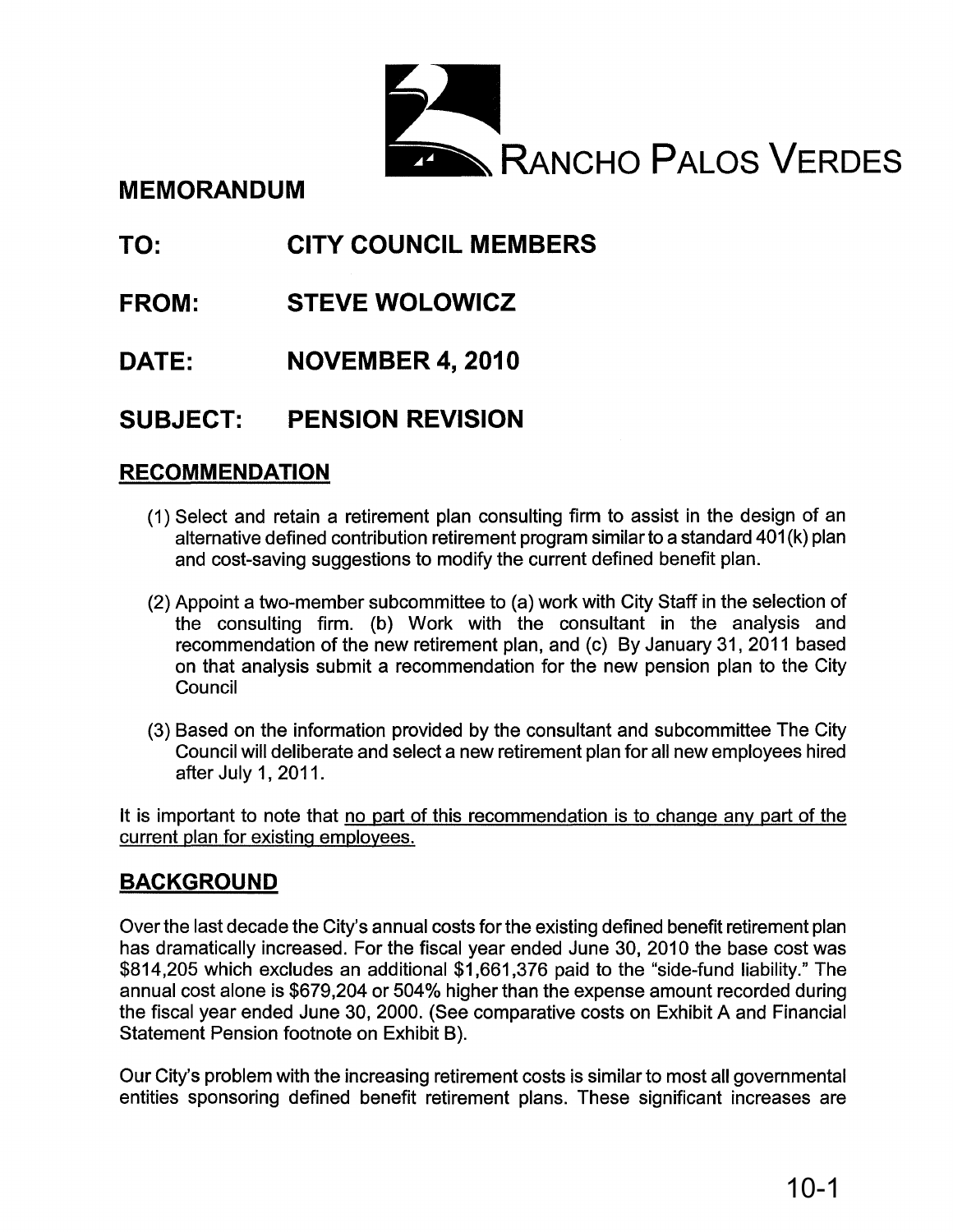primarily not due to increases in the number of participating personnel, but rather in the underlying nature of the defined benefit plans. As described in the CalPERS Member booklet "Three factors are used to calculate your service retirement: Service Credit, Benefit Factor, and Final Compensation." The service credit is earned for each year of partial year worked for the sponsoring employer (in our case as a participating CalPERS entity). The Benefit Factor is the percentage of pay to which employees are entitled for each year of service. That percentage is determined by age of the employee at retirement, which was contracted by the City. This formula is commonly quoted in terms of a percent and number. For our City that formula is stated 2.5% (at) 55 years of age.

The funding policy is described in the Notes of Financial Statements in the annual CAFR (Exhibit B). As with all defined benefit (DB) plans, the City's contributions decline when investment returns rise and increase when investment returns decline.

As explained by the Governor's Special Advisor for Jobs and Economic Growth, David Crane: "When promises for deferred compensation such as pensions and retiree health care are made to employees, sufficient monies are suppose to be set aside at the same time and invested in order to grow large enough to meet the promises. The amount of money to be set aside is a function of how successfully that set-aside money is expected to be invested. The greater the assumed investment return, the lower the set-aside when the promise is made, and vice-versa. If those assumed investment earnings arise, all's well. But if not, money must be added in the future to meet the promise... At some point such promises come due and that's when their costs are revealed... By assuming unattainable investment returns, the state has been making promises but underfunding them, assuring massive demands on future general funds." The City has been exposed to the same problem resulting in the skyrocketing costs during the last decade.

However, the over-assumption of investment returns during periods of slow growth is not the only reason why the City's pension costs are now so high and disproportionate to covered payroll.

The rising and disproportionate costs related to DB plans were recognized in the private sector beginning in the late 1980's. The trend away from defined benefit programs began at that time and has continued to today. The rapidly increasing annual costs and the growth of unfunded vested benefits are the primary reasons for changing from DB plans. By the late 1990's, there were virtually no defined benefit plans used by most small and mid-sized businesses. In 1987 even the Federal Government introduced a defined contribution (DC) type plan which depends in great part on employee contributions.

Defined benefit plans remain in place only in very large public companies and governmental entities which have a strong union presence.

Ultimately the amounts of those ultra-large unfunded liabilities were cited as a major factor in the financial failures of large business entities including various airlines and General Motors. The failures of several significant governmental entities are similarly attributed to the runaway costs combined with off-balance sheet unfunded liabilities.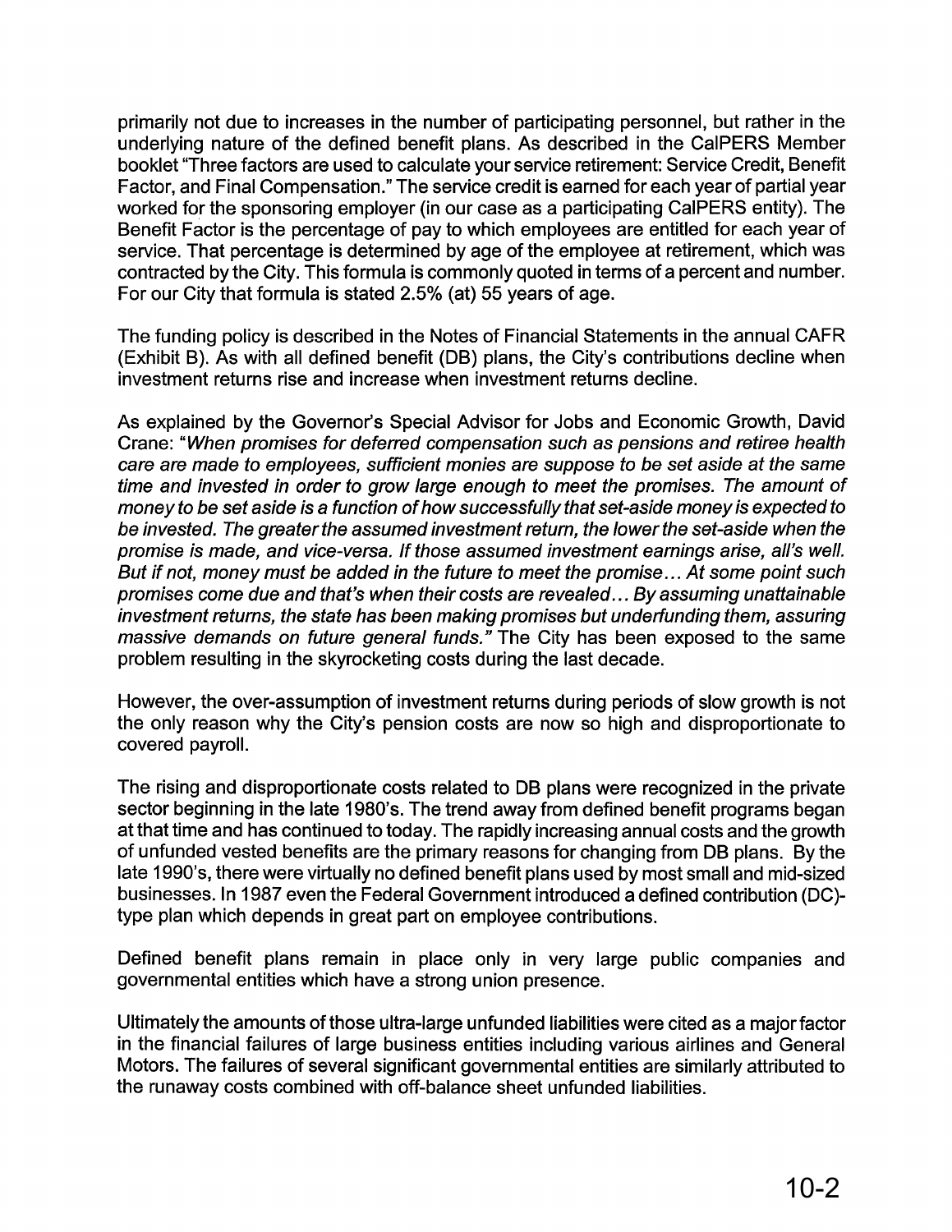A related administrative issue surfaced several years ago when CalPERS announced their decision to discontinue disclosure of the City's specific amount of the unfunded vested benefits. That along with other unilateral actions by CaIPERS, has reminded us of periodic difficulties in dealing with such a large entity as a service provider.

During the decade or so after the City adopted the DB plan, the costs were relatively nominal due to the investment rate assumptions included in the plan. However, as costs increased staff responded to council concerns by stating that the rising costs were merely the "balancing" of the favorable investment rates that were assumed during those earlier periods. However, the continual acceleration of costs has long offset any of the assumed benefits in the earlier years.

When pension reform was initially proposed in 2004, those Council members opposed to changes cited a number of arguments. These included assertions that any decrease in benefits or decrease in City contributions would expose the City to organization by unions, exposure to increased staff turnover and difficulty in hiring future employees. Further many City Staff joined them in the argument that the superior retirement benefits were need to offset the wage differentials compared with private industry. During the last half-dozen years the condition of our economy, the continuing 12.5% unemployment in California, and uncertainty of long-term stability in the private sector render those prior arguments moot or subject them to revaluation in light of the increased pension costs during the same period.

### **CURRENT REFORM TRENDS**

### A "two-tier" system

Each week we are learning of new pension reform proposals. Virtually all of the new plans are specifically designed for new employees who are not now covered by the existing defined benefit plan. This is commonly referred as creating a "two-tiered" plan. When first proposed to RPV in 2004, most existing City staff and the majority of the voting council members stated such a two-tiered plan would create an unequal benefit structure. However, as we have seen during the last year, this concept has been accepted by very large employee unions dealing with the State and Orange County. They too recognize that pension reform must be started at some time and this is proving to be an appropriate time and manner to initiate the process. The newly approved two-tier State plans include the California Highway Patrol.

Talks or action to reduce pension costs, including the adoption of two-tier systems are also underway in local government agencies. For example, the City of South San Francisco has adopted a two-tier plan. The City of Ventura has approved a two-tier plan, subject to negotiation of the details with employees. At least eight California cities and one County have pension measures on this month's ballot. Proposals in Bakersfield and Menlo Park would create two-tier systems with lower benefit formulas.

### Action by the State of California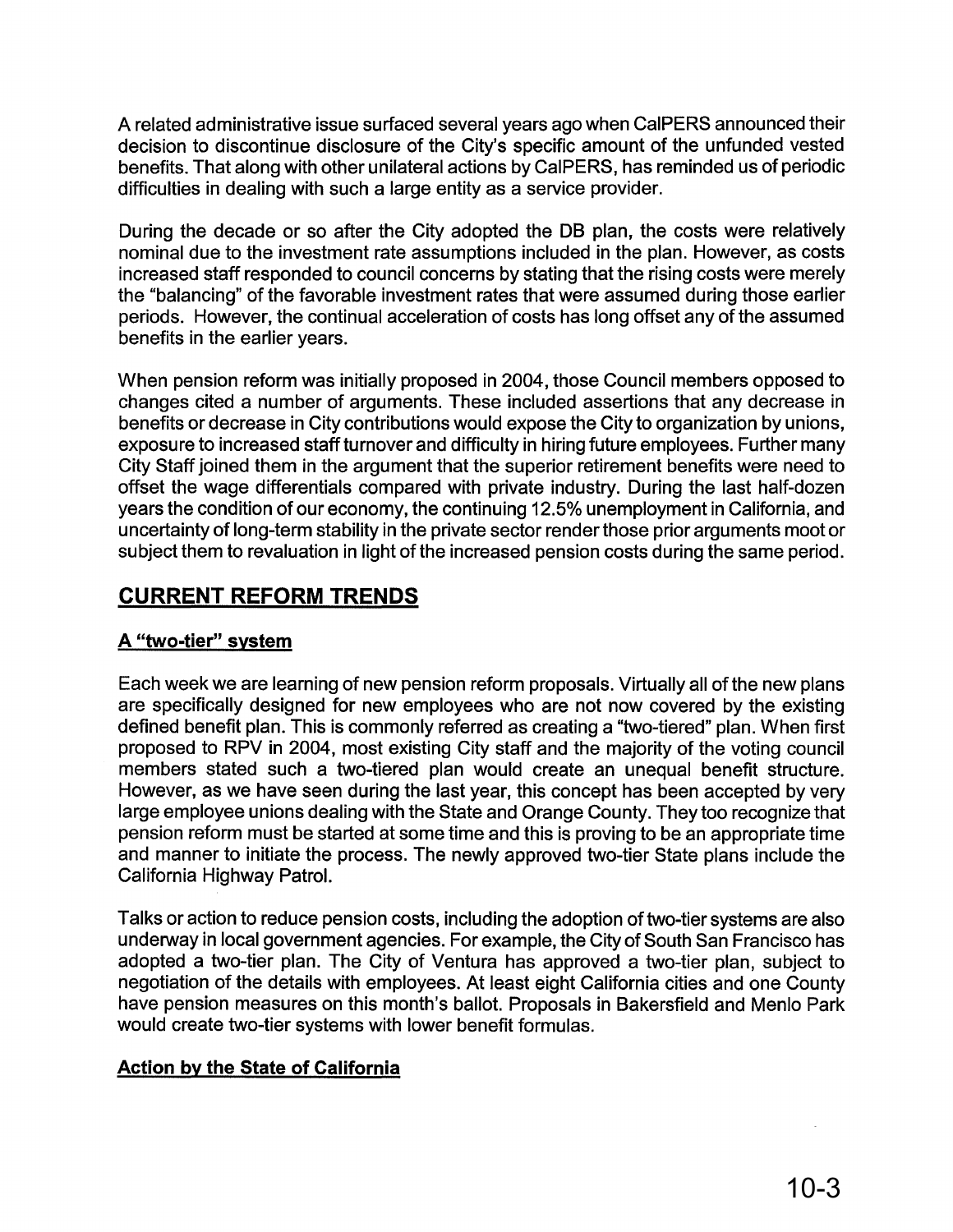On October 20<sup>th</sup> the Governor signed SB 867 and SBX 622 which implements some major pension objectives. There were three major objectives reforms included in this action: (1) Rolls back expansion of pension benefits in 1999 under SB 400 will be rolled back for new employees. (s) Ended pension spiking by requiring employee retirement rates to be based on the highest consecutive three year average salary as opposed to the single highest year. (3) Increases transparency by requiring CalPERS to notify the Governor and others any time it adopts contribution rates. Also the Governor negotiated pension reforms with seven significant state employee unions resulted in retaining the basic structure of the existing defined benefit programs but significantly reducing the percentage benefits and extending various retirement ages.

During conversation with the Governor's principal advisor on these pension reforms, David Crane, he recommended that the recently passed plan in Orange County should be considered as an improvement over the state negotiated changes.

### **Action by Orange County**

Adopted in May 2010 by Orange County, their new plan has been recognized as being innovative in dealing with the powerful Orange County Employee Association (Union). This is a hybrid defined benefit/defined contribution retirement plan (see article on Exhibit C and their Agenda Staff Report Exhibit D), which required special legislation approved by the State Legislature.

It is very important to note that the plan adopted by Orange County required state legislation. The format of this plan is not available to cities - however the innovative hybrid plan and underlying assumptions could be modified and considered by cities.

I spoke with the two Orange county Supervisors most responsible for these changes, Supervisor Bill Campbell, and supervisor John Moorlach (who is also a CPA) along with the county's Director of Human resources Carl Crown.

It was surprising to learn from the two supervisors that while they were pleased with the plan which their County had adopted given our City's circumstances they recommended that we pursue a defined contribution-type program similar to a 401 (k) plan.

### **Actions by Cities**

While there is a great deal of change discussed by cities, the changes thus far adopted by cities has been to modify now existing defined benefit plans through lowering benefit formulas and extending retirement ages for new employees.

### **CONCLUSION**

Again, there is to be no change to the existing defined benefit plan for current employees.

Given our City's increased pension costs during the last decade we should retain pension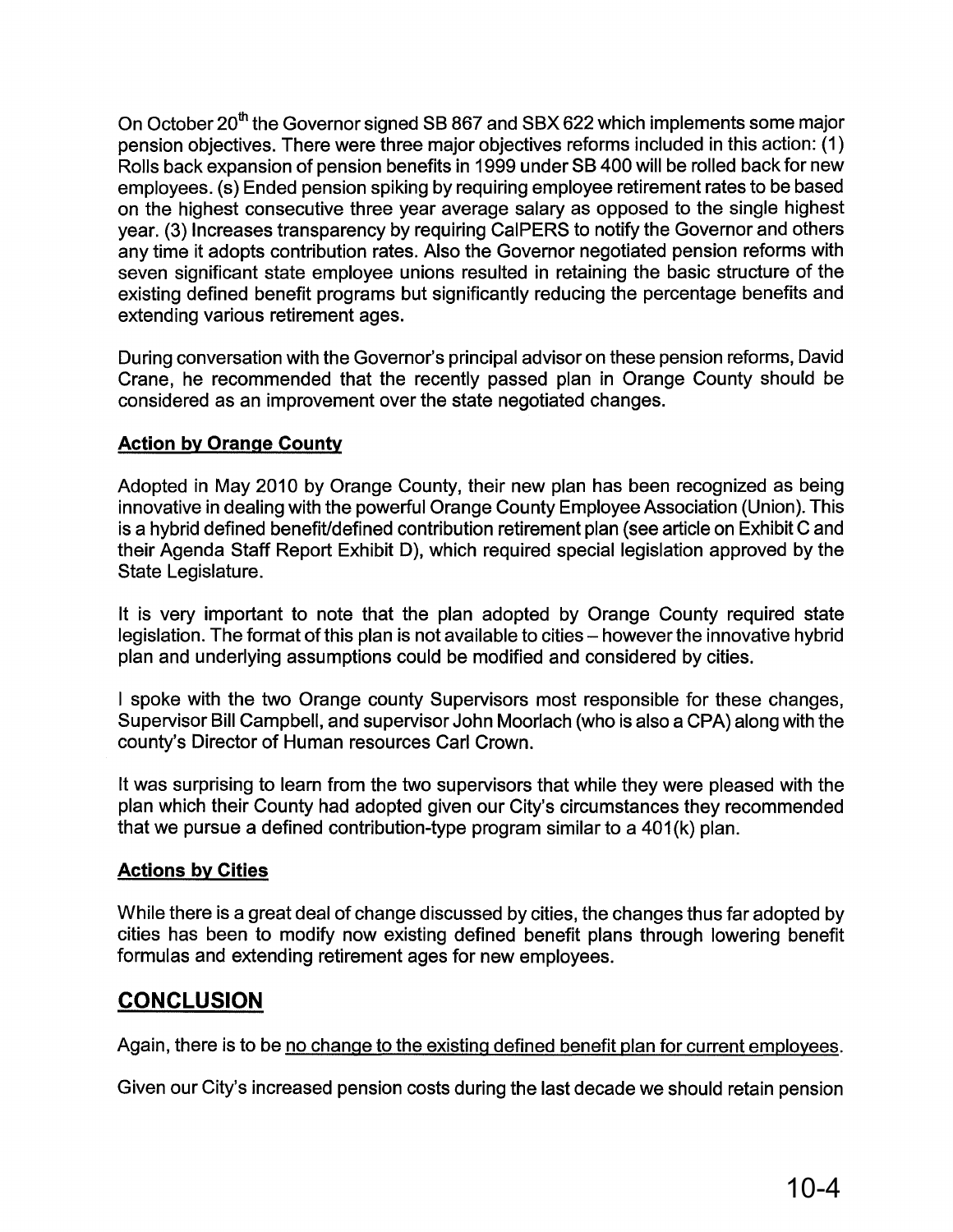consultants to help us design a DC plan similar to a 401 (k) pension plan to be adopted only for new employees beginning July 1, 2011.

### **ALTERNATIVES**

Retain pension consultants to help modify the existing defined benefit program in a manner similar to those modifications adopted by other cities and even consider some of the hybrid features adopted by Orange County.

Make no change.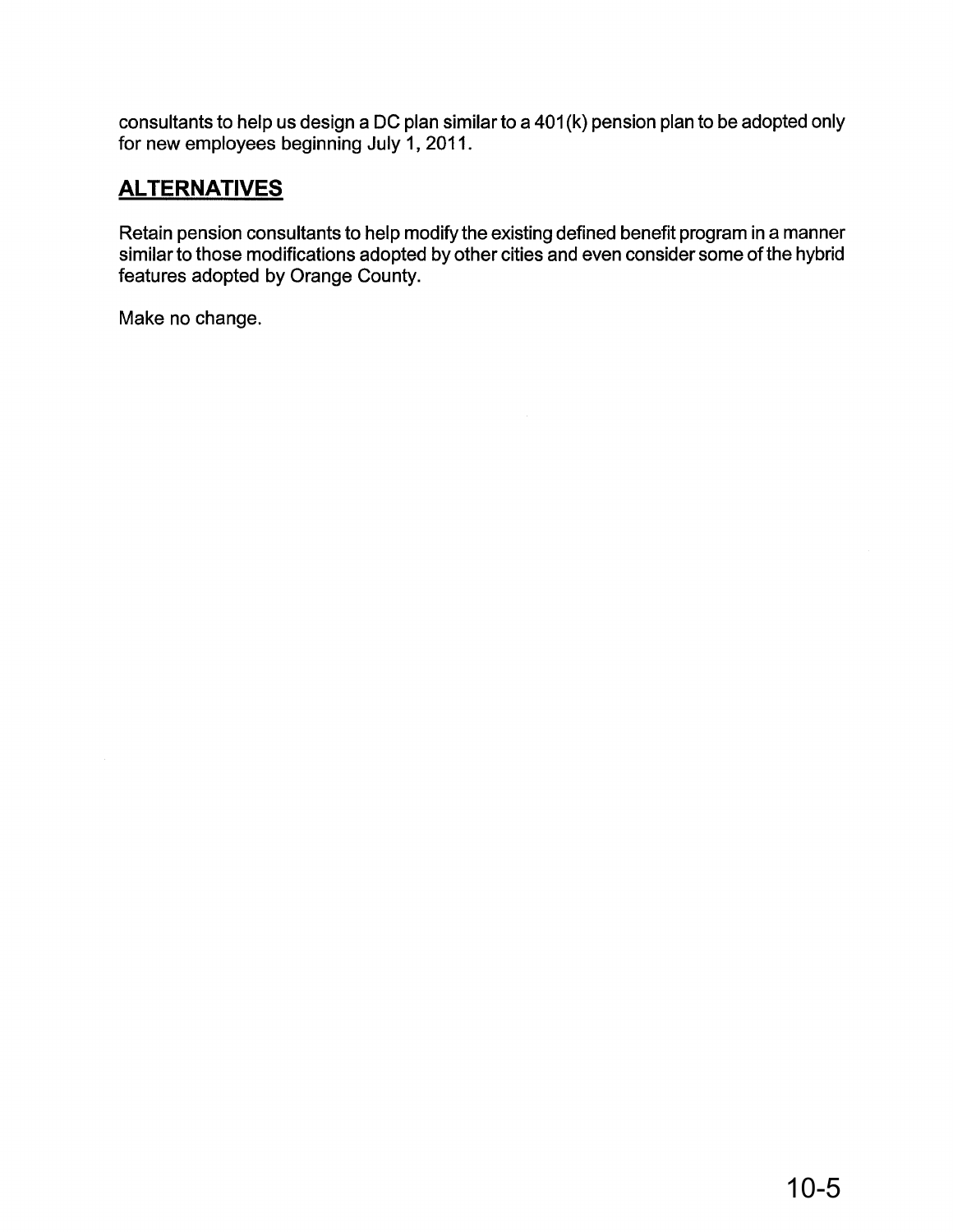Exhibit A

 $\ddot{\phantom{0}}$ 

 $\bar{\rm I}$ 

÷

 $\ddot{\cdot}$ 

#### **RANCHO PALOS VERDES PENSION COSTS**

 $\ddotsc$ 

|                |               |                | Add'l. side |                 |              |         |                  |           |
|----------------|---------------|----------------|-------------|-----------------|--------------|---------|------------------|-----------|
|                |               |                |             |                 |              |         |                  | Pension   |
|                |               | Paid to side-  | fund        |                 | Change       | Change  | Covered          | cost % of |
| Fiscal year    | Base cost     | fund liability | payment     | Pension cost    | Amount       | percent | Payroll          | Payroll   |
| 2009-10        | 814,205<br>£  | 180,000<br>S.  | \$1,481,376 | 2,475,581       | \$967,277    | 64%     | S<br>4,630,020   | 53%       |
| 2008-09        | \$<br>808,304 | 700.000<br>S   |             | \$<br>508,304,  | \$761,121    | 102%    | s<br>4,650,530   | 32%       |
| 2007-08        | \$<br>747.183 |                |             | \$<br>747,183   | \$115,963    | 18%     | s<br>4,239,406   | 18%       |
| 2006-07        | \$<br>631,220 |                |             | \$<br>631,220   | \$40,629     | 7%      | \$<br>3,490,159  | 18%       |
| 2005-06        | \$<br>590,591 |                |             | 590,591<br>\$   | \$179,179    | 44%     | \$<br>3,621,822  | 16%       |
| 2004-05        | \$<br>411,412 |                |             | \$<br>411.412   | \$143,728    | 54%     | s<br>3,663,957   | 11%       |
| 2003-04        | \$<br>267,684 |                |             | \$<br>267,684   | \$100,261    | 60%     | \$<br>3,242,093  | 8%        |
| 2002-03        | \$<br>167.423 |                |             | \$<br>167,423   | \$22,640     | 16%     | \$<br>2,904,427  | 6%        |
| 2001-02        | \$<br>144.783 |                |             | \$<br>144,783   | 11,323<br>s  | 8%      | s<br>2,455,956   | 6%        |
| 2000-01        | S<br>133.460  |                |             | \$<br>133,460   | (1,541)<br>S | $-1%$   | 2,086,935<br>S   | 6%        |
| 1999-00        | \$<br>135,001 |                |             | \$<br>135,001   |              |         | \$<br>2,102,848  |           |
| 1998-99        | na            |                |             |                 |              |         | \$<br>2,064,127  |           |
|                |               |                |             |                 |              |         |                  |           |
| <b>Totals</b>  |               |                |             |                 |              |         |                  |           |
| llast 10-vears | \$4,716,265   | 880,000<br>s   | \$1,481,376 | 7,077,641<br>\$ |              |         | 34,985,305<br>s. | 20%       |

 $\mathcal{A}$ 

 $\bar{z}$ 

 $\bar{\gamma}$ 

 $\mathcal{L}^{\text{max}}_{\text{max}}$  , where  $\mathcal{L}^{\text{max}}_{\text{max}}$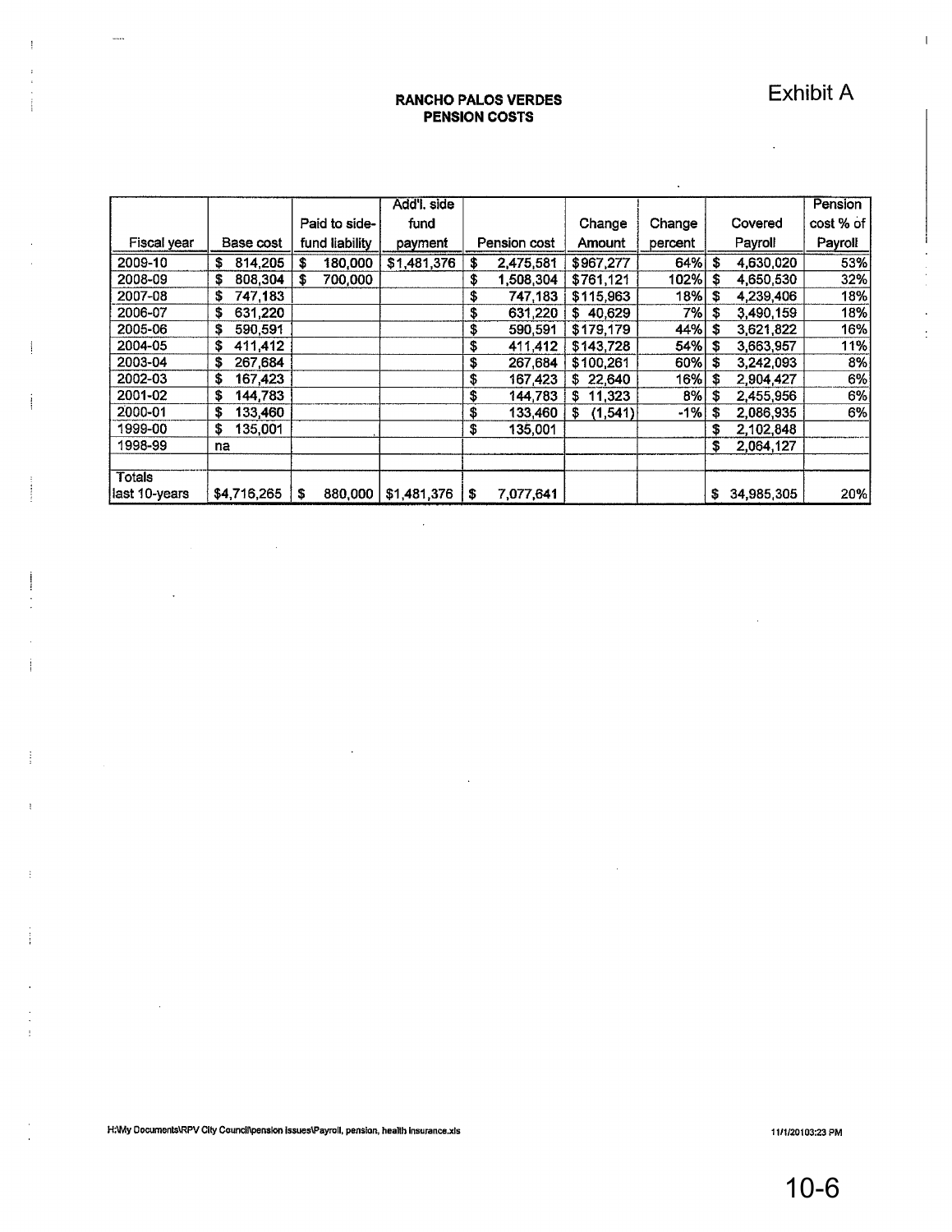# I EXHIBIT B<br>I EXHIBIT B<br>I EXHIBIT B

### NOTES TO FINANCIAL STATEMENTS

JUNE 30, 2009

### NOTE #7 - PENSION PLAN

#### Plan Description

The City provides a defined benefit pension plan that, includes retirement and disability benefits, annual cost-of-Iiving adjustments, and death benefits to plan members and beneficiaries. The City participates in the Miscellaneous 2.5% at 55 Risk Pool of the California Public Employee's Retirement System (CaIPERS), a cost-sharing, multi-employer public employee defined benefit pension plan administered by CaIPERS. CalPERS provides retirement and disability benefits, annual cost-of-Iiving adjustments, and death benefits to plan members and beneficiaries. State statutes, within the Public Employees' Retirement Law, establish benefit provisions and other requirements. The City selects optional benefit provisions from the benefit menu by contract with CalPERS and adopts those benefits through local ordinance. Copies of the CalPERS annual financial report may be obtained from the CalPERS Executive Office at 400 P Street, Sacramento, California 95814 or downloaded from their website at www.calpers.gov.

### Funding Policy

,..-' The contribution requirements of plan members are established by State statute and the employer contribution rate is established and amended by CaIPERS. Active City employees are required to contribute 8% of their annual covered salary. The City pays 6.5% of the contribution for all the full-time positions, and 1% of the' contribution for part-time employees. The City is required to contribute the actuarially determined remaining amounts necessary to fund the benefits for its members. The FY08-09 rate was 15.275% of covered payroll. The City's contributions to CalPERS for the years ending June 30, 2009, 2008 and 2007 , were \$1,508,304, \$747,183 and \$631,220, respectively, and were equal to the reqUired contribution for each year.

As a result of having less than 100 active members as of June 30, 2003, the City was required to participate in a risk pool. The City's pooled employer contribution rate is the same as the stand-alone employer contribution rate. At the time of joining the mandatory pooled plan, CalPERS established an employer side fund to account for the difference between the funded status of the pooled plan and the funded status of the City's plan. The amortization of the side fund is included in the determination of the City's annual required contribution.

The funded status of the pooled plan may be obtained from CaIPERS.

See independent auditors' report.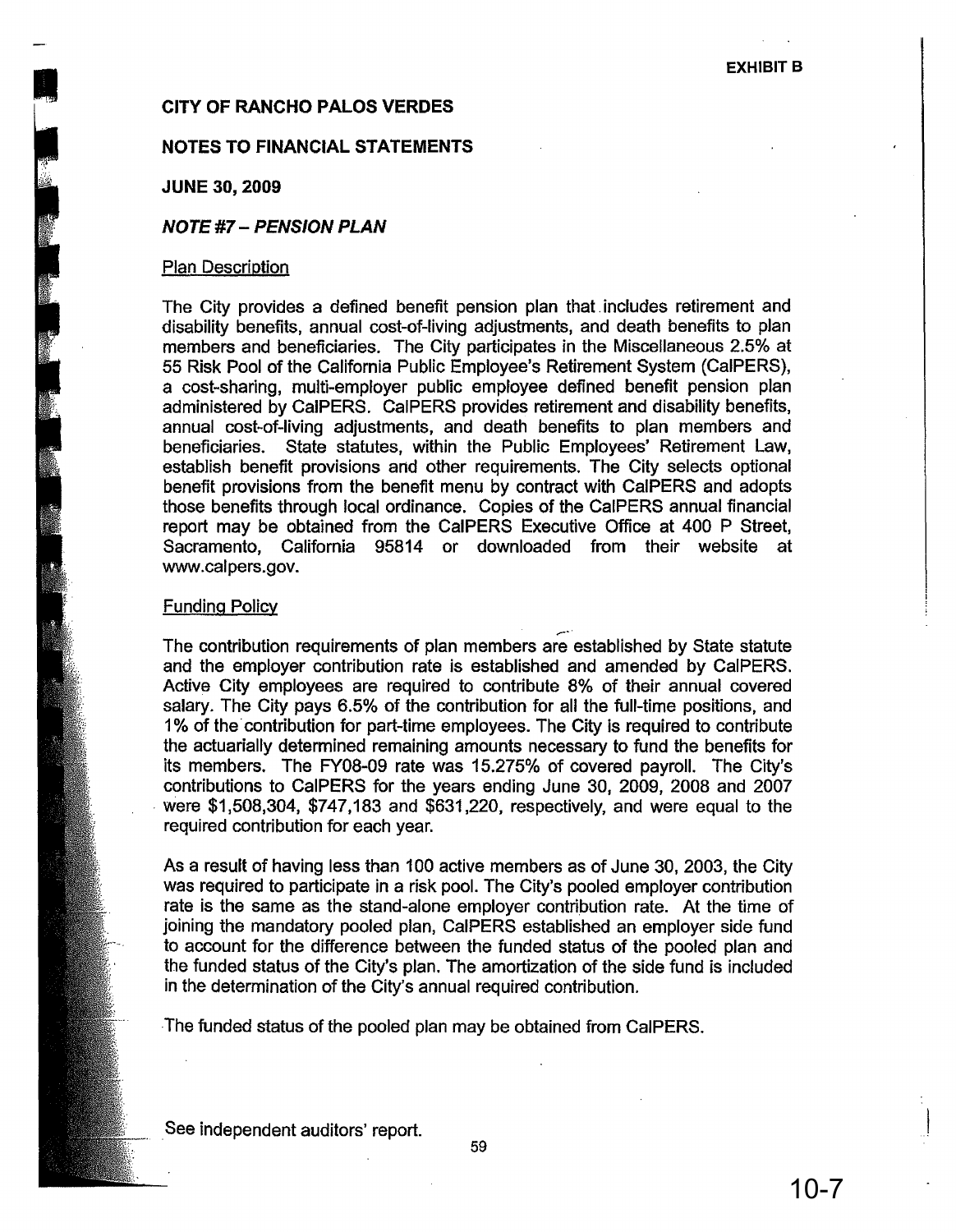### **Exhibit C**



## Pension Funds **Orange County offers acombo plan to new union employees**

#### By Robert Steyer

.\

Ù

 $\langle \rangle$ 

Orange County. Calif., has.adopted a novel retirement plan inwhich newunion employees cun choose between participating only in the \$4.7 billion defined benefit plan, or participating in both the DB and a new defined contribution plan.

Those choosing the combination pay a lower contribution to the defined benefit plan, but also get reduced benefits. On the DC side, they get a small employer match.

Although some state government plan sponsors and a few municipal ones offer defined contribution plans. Orange County's  $version - where all new employees particle$ pate in the defined benefit plan  $-$  is rare.

More common approaches include dosing the DB plan to new employees and allowing them to participate only in a DC plan, or giving them a choice between a defined benefit or a defined contribution plan.

An analysis last year by the Center for Retirement Research at Boston College found that 18 of 126 mostly state plans studied had some form of DC component for new employees, said Jean-Pierre Aubry. a research associate at the center.

In Orange County. the Orange County Employees Retirement System, Santa Ana. administers the plan, but the new approach was developed by executives of the union  $$ the Orange County Employees Association and management.

Officials from both sides say the new design will reduce the county's defined benefit plan expenses.

William Campbell, *vice* chairman of the Orange County Board of Supervisors in Santa Ana, said an actuary hired by the county calculated the new plan could cut annual costs by about 2% over time, assuming half of the new employees choose the combination of a DB and a DC plan.

Keith Brainard. research director for the National Association of Stale Retirement Administrators. Baton Rouge. La.. noted that

plans with a clefined contribution component "present lower. longterm liabilities for the employer." The problem, however, is usage. Mr. Brainard said he believes most new employees select traditional DB plans over other types.

The new plan is unique to California, and required passage William Campbell of a state law last year to author-

ize it. The county and the union agreed to the plan in June 2009; enrollment began last month.

Neither Mr. Campbell nor Lisa Major, assistant general manager for the union, could recall who made the first move toward proposing the new approach when union and county negotiators starting discussing a new contract in the spring of 2009.

"It seemed like we came to it at about the same time," Ms. Major said said.

"It was both of us," said Mr. Campbell. "We wanted to reduce the (DB) plan for new employees. The union wanted to give new employees a choice."

The defined contribution portion was developed  $-$  and will be administered  $-$  by TIAA-CREE New York.

The DC component "works in tandem with, rather than supplements" the defined benefit plan. said Ridlard HIller. vice presldent for government and religious markets at TIAA-CREF. "The overall pension plan is structured to help employees replace 70% or more of their income in retirement. The DB (formula) doesn't accomplish that on its own. so the DC plan is layered on to help achieve the necessary income in retirement."

The standard employer match is 50% on up to 2% of the employee's contribution. In the plan's first year of operation, however, the match is 100% on up to 2% of the employee contribution. On the defined benefit side, those. choosing to enroll in tlie DC plan Will make a smaller contribution to the DB plan. In exchange. the benefit payment \vill be



until age 65 to get their full benefit payment. Those sticking with the original DB-only approach may retire with full benefits at 55.

less. In addition, they must work

#### **Benefit to county**

Mr. Campbell said that change also benefits the county because "the county can retain employees

10 years longer and thereby reduce costs associated with training and recmitment."

Costs could be reduced further if existing employees are given the same choices that new employees get, something both the county-and.the union support, So fur; however. that move has been blocked by the Internal Revenue Service.

"Mandatory employee contributions to public employee retirement plans are considered 'picked up' employer contributions for federal income tax purposes," said Mr. Campbell. "The employee is not taxed when the contributions are made but is taxed on the benefits when (they) are received."

The IRS is questioning if allowing current employees a one-time chance to switch to the new plan "will cause their contributions to lose their pre-tax status and whether this ·Ioss·will apply to all ... current employees ... induding those who do not elect the lower formula," he said.

Mr. Campbell said the county has been discussing this issue with the IRS since September 2009. He hopes for a ruling later this year.

The new structure reflects employees' evolving attitudes about work and retirement, Ms. Major said. "If I'm 25. I don't know if I'll be working in the same place until I'm 55: she said. "People move around a lot more. A defined benefit plan is the most reliable (retirement investment), but some people want more control over their money" through a defined contribution plan.

- The Publisher's sale of this reprint does not constitute or imply any endorsement or sponsorship of any product, service or organization.<br>Crain Communications 732.723.0569, DO NOT EDIT OR ALTER REPRINTS, REPRODUCTIONS AR

 $\cdot$ C. Emire Contents copyright by Crain Communications Inc. All rights reserved.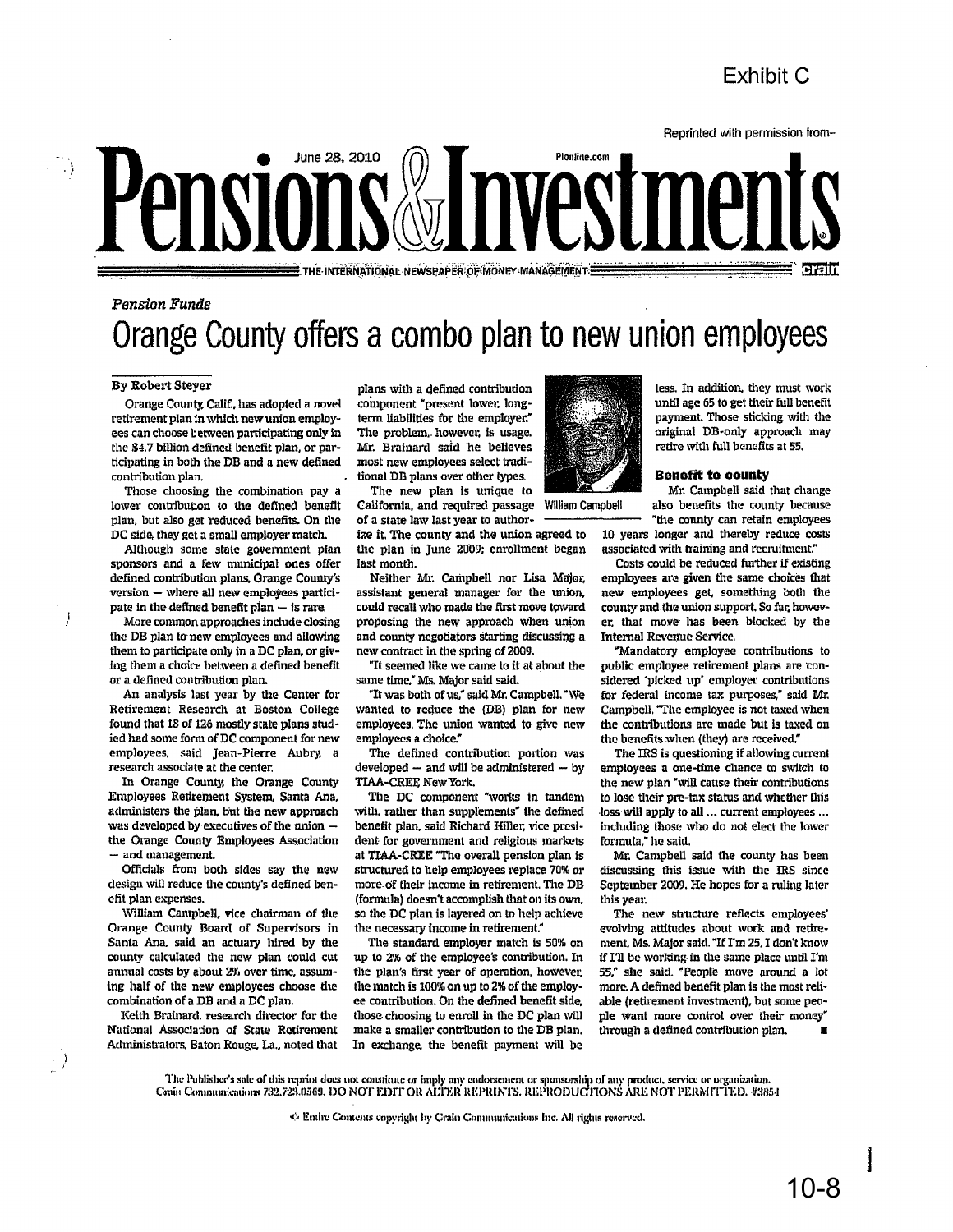EXHIBIT D • Page 1

l.

### Stevé Wolowicz

 $\ddot{\phantom{0}}$ 

From: Sent: To: Cc: SUbject: Attachments:

Crown, Carl [carl.crown@ocgov.com] Thursday, August 12,20109:23 AM Stevew@rpv.com Johnson, Michael [03] 1.62% @ 65 formula 1.62 ASR.doc

#### Steve

Attached is the item that went to the Board to adopt the new retirement formula. It is a good description of the plan and issues surrounding the tax implications for current employees. Let me know if you need anything else and, as discussed, I would be happy to meet with you to discuss further. The contract of the contract of the contract of the contract of the contract of the contract of the contract of the contract of the contract of the contract of the contract of the contract of the contract of the c

Carl Crown

Human Resources Director

County of Orange, Ca.

(714) 834-2836

 $\frac{1}{3}$ 

 $\mathbf{r}$ 

«1.62 ASR.doc»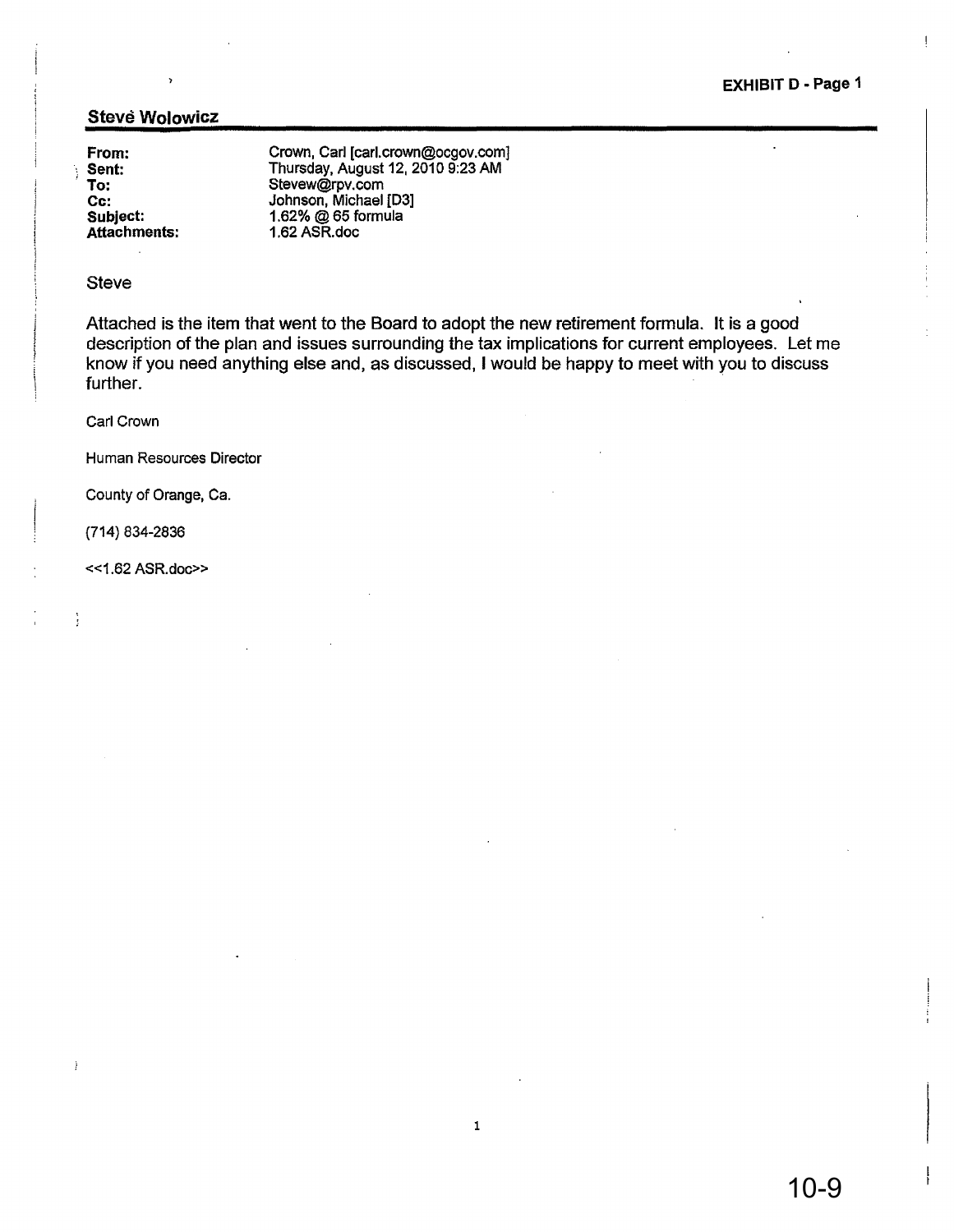EXHIBIT D - Page 2



### AGENDA STAFF REPORT

Agenda Item

ASR Control 10-000296

MEETING DATE: LEGAL ENTITY TAKING ACTION: BOARD OF SUPERVISORS DISTRICT(S): SUBMITTING AGENCY/DEPARTMENT: DEPARTMENT CONTACT PERSON(S):

04/20/10 Board of Supervisors All Districts Human Resources Department (Approved) Robert J. Franz (714) 834-4304 Carl H. Crown (714) 834-2836

SUBJECT: Approve Resolution for "1.62% at 65" Retirement Formula

| <b>CEO CONCUR</b><br>Concur             | <b>COUNTY COUNSEL REVIEW</b><br>Approved Agreement(s) and<br>Resolution(s) | <b>CLERK OF THE BOARD</b><br>Discussion |  |  |
|-----------------------------------------|----------------------------------------------------------------------------|-----------------------------------------|--|--|
|                                         |                                                                            | 3 Votes Board Majority                  |  |  |
| <b>Budgeted: N/A</b>                    | <b>Current Year Cost: N/A</b>                                              | <b>Annual Cost: N/A</b>                 |  |  |
| <b>Staffing Impact: No</b>              | # of Positions:                                                            | Sole Source: N/A                        |  |  |
| <b>Current Fiscal Year Revenue: N/A</b> |                                                                            |                                         |  |  |
| <b>Funding Source: N/A</b>              |                                                                            |                                         |  |  |

### Prior Board Action: N/A

### RECOMMENDED ACTION(S):

- 1. Approve and adopt the resolution implementing the "1.62% at 65" retirement formula as detailed in Exhibit A.
- 2. Approve and adopt Side Letter Agreements between the County and applicable labor groups implementing the retirement formula election as to new employees, as detailed in Exhibits B, C andD.
- 3. Approve and adopt the Amendment to the Personnel and Salary Resolution, adopting the election of the "1.62% at 65" retirement formula for unrepresented employees, as detailed in Exhibit E.

### SUMMARY:

In an effort to address increasing pension costs, the County initiated steps towards implementing a new lower retirement formula "1.62% at 65" combined with a Defined Contribution Plan. The implementation ofthe proposed retirement program required legislation to be approved through the State legislative process. On October 11, 2009, Senate Bill 752 was approved, which permits in Orange County, the board of supervisors, or the governing body of a district within the county, by resolution adopted by majority vote, to require certain employees to make a written election between two specified retirement formulas.

Page 1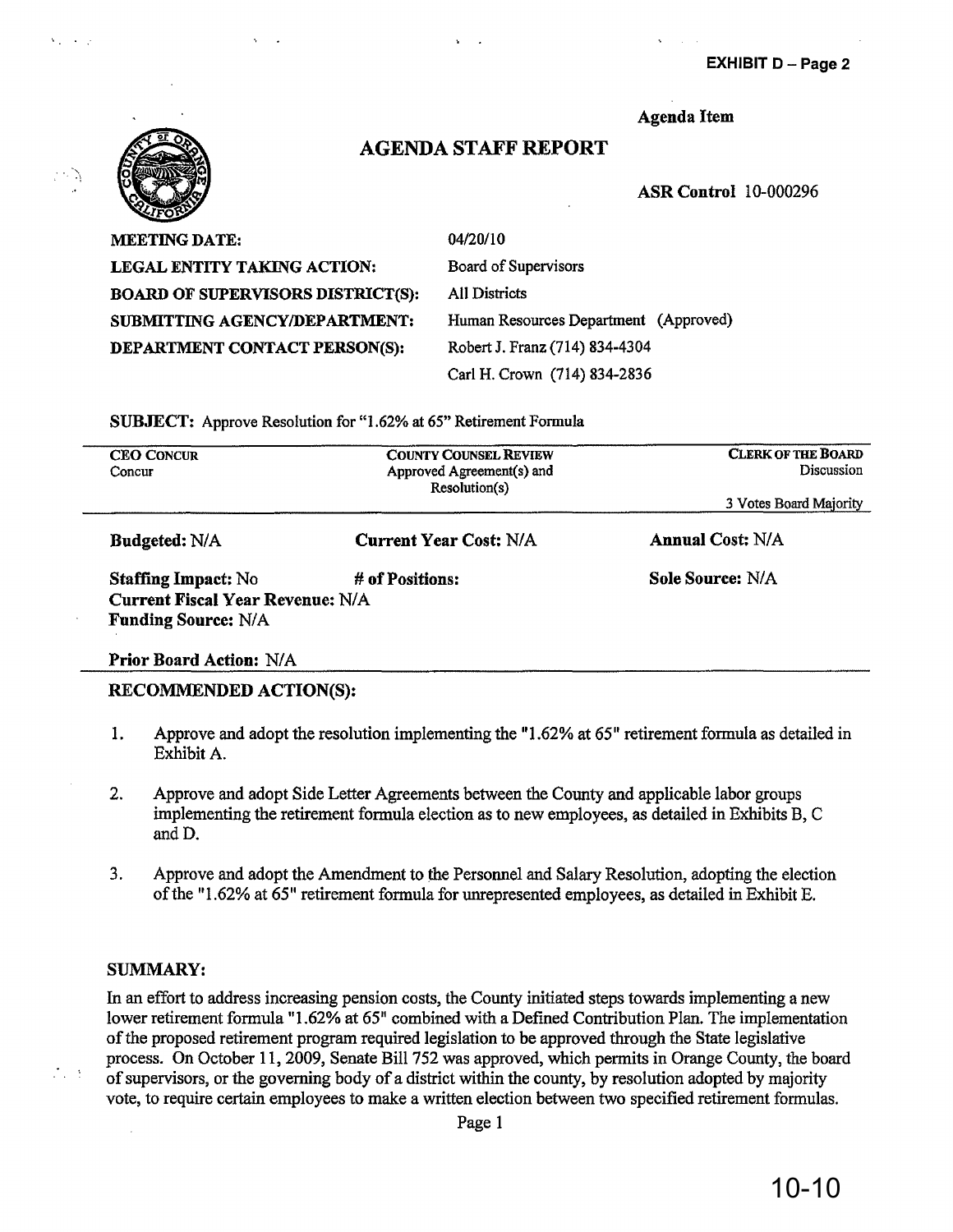The lower formula, combined with the Defined Contribution Plan will result in a significantly lower cost to the County and to the employees than the current 2.7% at 55 retirement formula. Approval and adoption of the Resolution before your honorable Board today will allow the County to implement the new "1.62% at 65" retirement formula.

MOUs with the Orange County Employees Association (OCEA), Association of Orange County Workers (AOCW) and the International Union of Operating Engineers (JUOE) currently contemplate offering to both current and new employees the election between the two retirement formulas. Issues have arisen with respect to the possible tax impact of implementing the retirement formula election for current employees. Until these issues are resolved, we believe it is best to proceed with implementing the election for new employees only. We have entered into Side Letter Agreements with each of these collective bargaining associations whereby they acknowledge and agree with implementing only for new employees and postponing the election for current employees.

The attached amendment to the Personnel and Salary Resolution extends the election of the new retirement formula to unrepresented new employees, which includes Elected Officials, Executive Management and Executive Aides and Executive Assistants of elected officials, and is included in Exhibit E.

Discussions are underway with the Orange County Managers Association (OCMA) and Orange County Attorneys Association (OCAA) regarding the implementation of the election of the "1.62% at 65" retirement formula for new employees, under the terms of the respective contract extension agreements. We anticipate that we will return to your Board in the near future with implementation agreements for OCMA and OCAA upon completion of those discussions.

#### **BACKGROUND INFORMATION:**

 $\mathbf{v}_1, \ldots, \mathbf{v}_n$ 

 $\begin{array}{c} \end{array}$ 

In an effort to address increasing pension costs, the County initiated steps towards implementing a new lower retirement formula "1.62% at 65" combined with a Defined Contribution Plan for non-safety employees. The lower formula, combined with the Defined Contribution Plan will result in a significantly lower cost to the County and to the employees than the current 2.7% at 55 retirement formula. The implementation of the proposed retirement program required legislation to be approved through the State legislative process, which was approved on October 11,2009.

The bill requires an employee who elects the lesser of the two specified retirement formulas be eligible to receive a contribution to a defined contribution program from the County based on the employee's contribution to a defined contribution program.

Employees who elect the new, lower retirement formula will be eligible to participate in a Defined Contribution Plan in which the County will provide a one-hundred percent  $(100\%)$  match of the employee's contributions during the first year of the plan up to two percent (2%) of the employee's salary, and in subsequent plan years will provide a fifty percent (50%) match of the employee's contributions up to two percent (2%).

An issue has arisen regarding the possible tax impact of offering the retirement formula election to current employees. The Internal Revenue Service (IRS) has indicated that doing so would result in the employee contribution paid by the Current employees offered the election to no longer be excludable from gross income. We are pursuing this issue with the IRS. Until this tax issue is resolved, we recommend

 $\ddot{.}$ 

 $\overline{ }$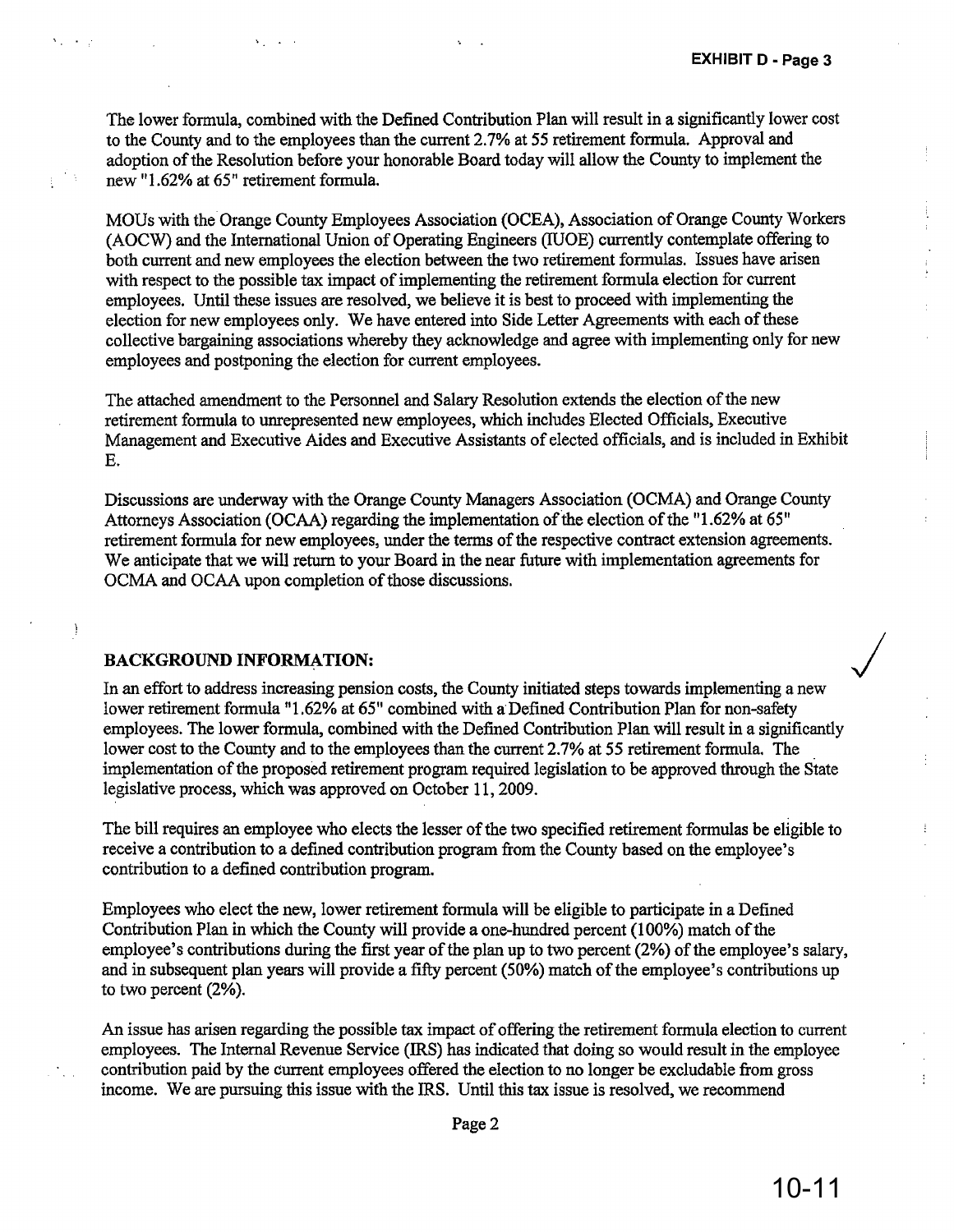proceeding with the implementation of the election for new employees only. Memoranda of Understanding with OCEA, AOCW and lUOE are currently contemplating offering to both current and new employees the election between the two retirement formulas. Attached are Side Letter Agreements with each of these labor associations whereby they acknowledge and agree with implementing only for new employees and postponing the election for current employees. When the tax issues are resolved, we will return to your Board with a Resolution adopting the election of the new Tier III 1.62% at 65 formula for the current employees.

The Human Resources Department, the County Executive Office, the Auditor-Controller, OCERS staff, OCEA and other labor representatives have worked together on implementation efforts, including system modifications, employee communications, pre-employment seminars, website information and updated forms so new employees will be properly informed of the requirement to elect their retirement benefit formula. Additionally, tracking and reporting mechanisms will be available for use by departments to assist in following up with any new employees who have not made an election before the 45 days provided for has expired.

Government Code Section 7507 requires that the County engage an actuary to provide a statement ofthe actuarial impact upon future annual costs, including normal cost and any additional accrued liability, of any changes in retirement benefits or other postemployment benefits prior to the Board of Supervisors authorizing such changes. The required report is attached hereto as Exhibit F. Section 7507 requires that the actuary's report be made public at a public meeting at least two weeks prior to the adoption of any changes in public retirement plan benefits or other postemployment benefits. The report was made public at the meeting of the Board of Supervisors held on December 15, 2009. Finally, Section 7507 requires, with respect to any such changes, that the County Executive Officer (CEO), acknowledge in writing that he or she understands the current and future cost of the benefit as determined by the actuary. That acknowledgement is attached hereto as Exhibit G.

#### FINANCIAL IMPACT:

There is no immediate financial impact; potential future savings from implementing of the new pension program.

#### STAFFING IMPACT:

No

':

### REVIEWING AGENCIES:

County Counsel

#### EXHIBIT(S):

Exhibit A - Resolution Adopting Election and "1.62% at 65" Retirement Formula Exhibit B - Side Letter Agreement with OCEA Exhibit C - Side Letter Agreement with AOCW Exhibit  $D -$  Side Letter Agreement with IUOE Exhibit E - Amendment to Personnel and Salary Resolution